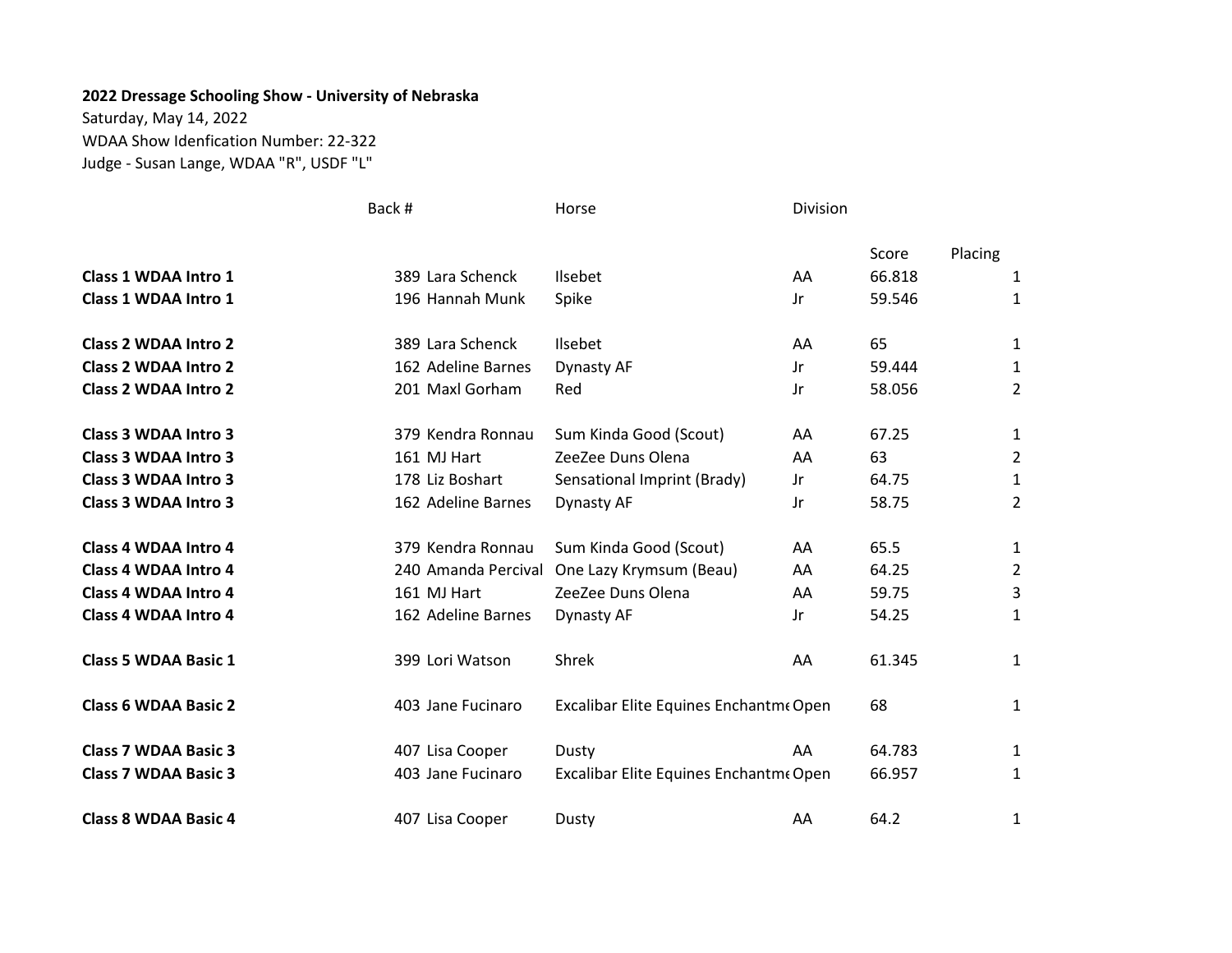| <b>Class 9 WDAA 1st Level Test 1</b><br><b>Class 10 WDAA 1st Level Test 2</b><br>Class 11 WDAA 1st Level Test 3 | no entries<br>no entries<br>no entries |                                                |      |        |                |
|-----------------------------------------------------------------------------------------------------------------|----------------------------------------|------------------------------------------------|------|--------|----------------|
| Class 12 WDAA 1st Level Test 4                                                                                  | no entries                             |                                                |      |        |                |
|                                                                                                                 |                                        |                                                |      |        |                |
| Class 13 WDAA 2nd Level (TOC) -Test 3                                                                           | 385 Janelle Stelk                      | Dot                                            | AA   | 68.542 | $\overline{2}$ |
| Class 13 WDAA 2nd Level (TOC) - Test 4                                                                          | 385 Janelle Stelk                      | Dot                                            | AA   | 69.483 | $\mathbf{1}$   |
| Class 14 WDAA 3rd Level (TOC)                                                                                   | no entries                             |                                                |      |        |                |
| Class 15 WDAA 4th Level (TOC)                                                                                   | no entries                             |                                                |      |        |                |
| Class 16 Western Musical Freestyle - all no entries                                                             |                                        |                                                |      |        |                |
|                                                                                                                 |                                        |                                                |      |        |                |
| Class 17 Western Dressage Suitability -                                                                         | 201 Maxl Gorman                        | Red                                            | Jr   |        | $\mathbf{1}$   |
| Class 17 Western Dressage Suitability - '                                                                       | 196 Hannah Munk                        | Spike                                          | Jr   |        | $\overline{2}$ |
| Class 17 Western Dressage Suitability - '                                                                       | 162 Adeline Barnes                     | Dynasty AF                                     | Jr   |        | 3              |
| <b>Class 18 Western Dressage Suitablity - I</b> no entries                                                      |                                        |                                                |      |        |                |
| <b>Class 19 English Intro A</b>                                                                                 | 405 Samantha Steckel Roman             |                                                | Jr   | 70.313 | 1              |
| <b>Class 19 English Intro A</b>                                                                                 | 408 Ashley Steckelber Sky              |                                                | Jr   | 67.188 | 2              |
| <b>Class 20 English Intro B</b>                                                                                 | 405 Samantha Steckel Roman             |                                                | Jr   | 72.813 | $\mathbf{1}$   |
| <b>Class 20 English Intro B</b>                                                                                 | 408 Ashley Steckelber Sky              |                                                | Jr   | 65     | $\overline{2}$ |
| <b>Class 20 English Intro B</b>                                                                                 | 303 Kennedy Stueck Charlie             |                                                | Jr   | 64.688 | 3              |
| Class 21 English Intro C                                                                                        | 386 Madison Webb                       | Wildwych Banned in Boston                      | Jr   | 64     | 1              |
| Class 21 English Intro C                                                                                        | 400 Claire Mathis                      | Moana                                          | Jr   | 60.25  | $\overline{2}$ |
| Class 21 English Intro C                                                                                        | 303 Kennedy Stueck                     | Charlie                                        | Jr   | 59.75  | 3              |
| <b>Class 22 English Training 1</b>                                                                              | 400 Claire Mathis                      | Moana                                          | Jr   | 56.731 | $\mathbf{1}$   |
| <b>Class 23 English Training 2</b>                                                                              |                                        | 404 Isabella Grosskopl Wakon "Down Under Diva" | Jr   | 63.103 | $\mathbf{1}$   |
| <b>Class 23 English Training 2</b>                                                                              | 401 Madison Welker BSF Comet           |                                                | Open | 64.138 | 1              |